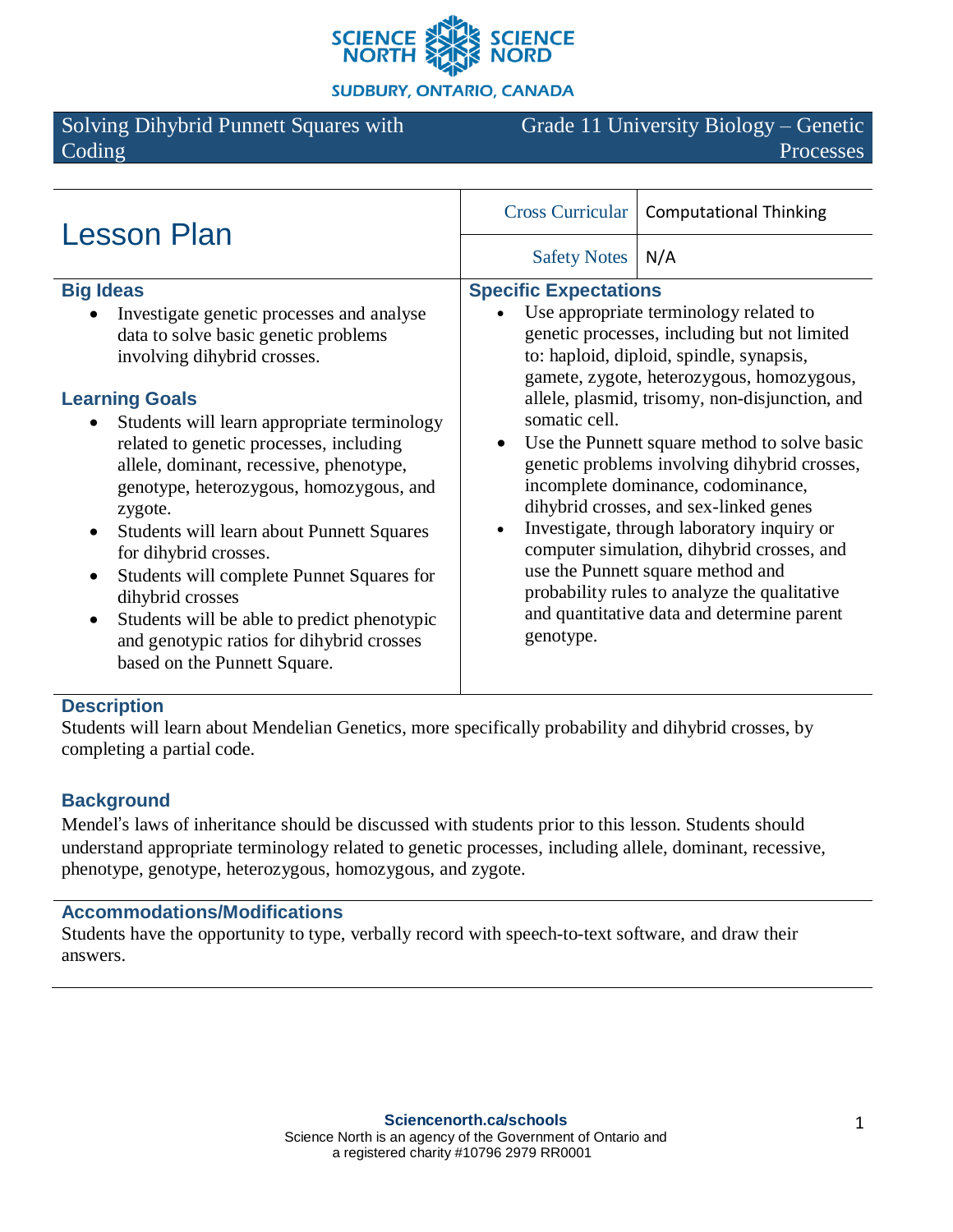

#### **Materials**

- Computer
- Internet Access
- Projector
- 5 E Lesson on Solving Dihybrid Punnett Squares with Coding Handout
- Solving Dihybrid Punnett Squares with Coding Explain Handout Teacher Answer Key

## **Introduction**

- This is a 5 E instructional model that include the following learning phases: Engage, Explore, Explain, Elaborate, and Evaluate.
- This lesson begins with the educator facilitating students in the **Engage Phase** of the 5 E's with the *5 E Lesson on Solving Dihybrid Punnett Squares with Coding* handout.
	- o Educators will ask students to volunteer reading each paragraph in the Engage: Freckles Introduction section.
	- o Students will work a partner that is predetermined by the educator. Students will appoint one person Partner A and the other person Partner B prior to completing Question 1-12.

# **Action**

- Students will then complete the **Explore Phase** of the 5 E's with the *5 E Lesson on Solving Dihybrid Punnett Squares with Coding* handout.
	- o Students will utilize the hands-on Scratch activity to explore the concept of genetic processes through dihybrid cross Punnett squares: <https://scratch.mit.edu/projects/277242403/>
	- o Students will continue to explore the Dihybrid Cross Simulation, while attempting to make connections with the following words: Alleles, Dominant, Recessive, Heterozygous, Homozygous, Parent Genotype and Phenotype, Zygote, Offspring Genotype and Phenotype, Probability
- Teachers will facilitate the **Explain Phase** of the 5 E's with the *Solving Dihybrid Punnett Squares with Coding* handouts.
	- o The educator will go over the *Solving Dihybrid Punnett Squares with Coding* Handouts Teacher Copy.
	- o Students should follow along in the **Explain** section with the *5 E Lesson on Solving Dihybrid Punnett Squares with Coding* handout highlighting words they do not fully grasp/understand, so they can look up the definitions, examples, and/or videos on the concept.
	- o Students will complete the Short Answer and Fill-In-The-Blank questions of the **Explain Phase** on the *5 E Lesson on Solving Dihybrid Punnett Squares with Coding* Handouts.